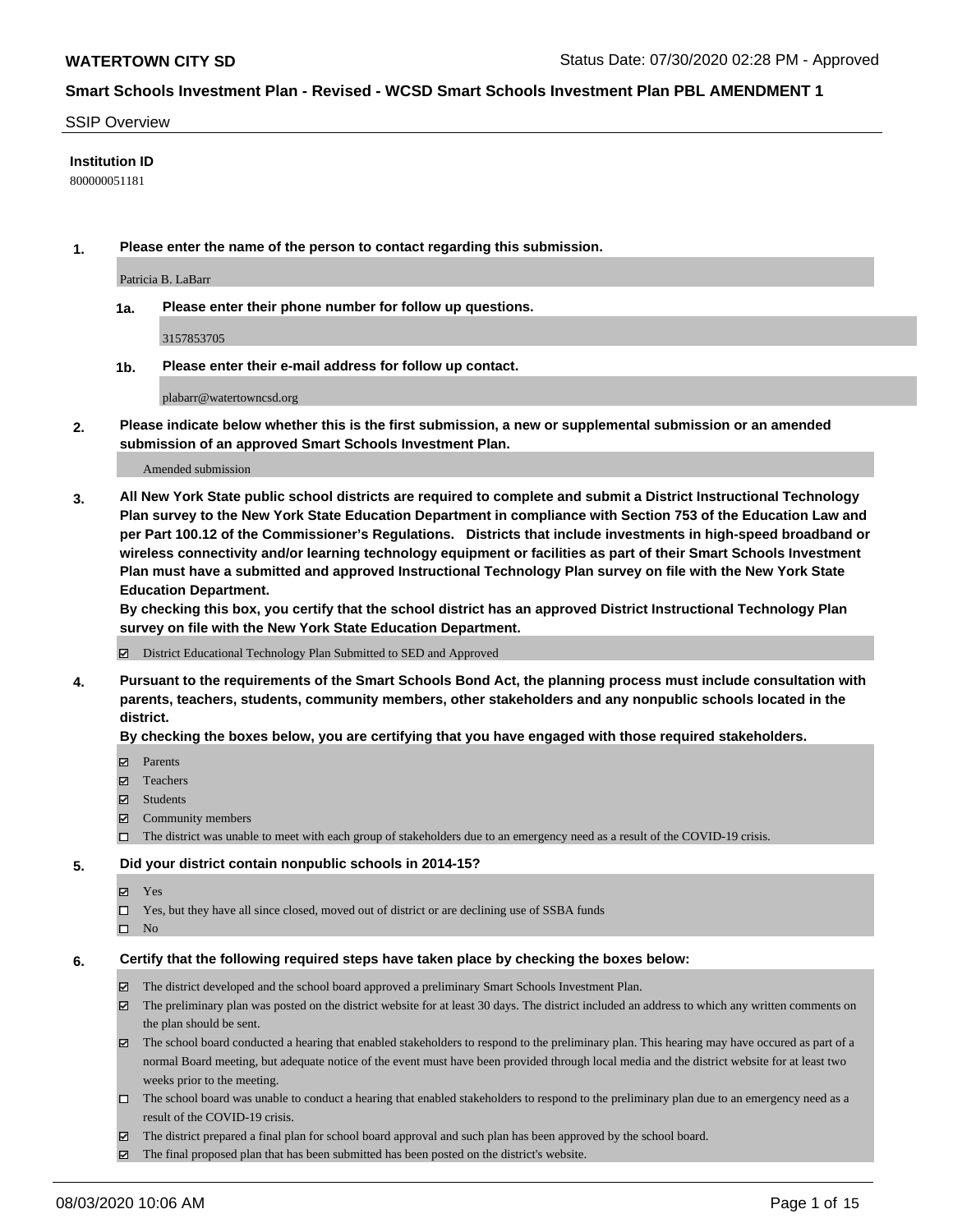SSIP Overview

**6a. Please upload the proposed Smart Schools Investment Plan (SSIP) that was posted on the district's website, along with any supporting materials. Note that this should be different than your recently submitted Educational Technology Survey. The Final SSIP, as approved by the School Board, should also be posted on the website and remain there during the course of the projects contained therein.**

WCSD - Proposed SS Project Scope Cost 11 02 172.pdf

**6b. Enter the webpage address where the final Smart Schools Investment Plan is posted. The Plan should remain posted for the life of the included projects.**

https://www.watertowncsd.org/Page/8681

**7. Please enter an estimate of the total number of students and staff that will benefit from this Smart Schools Investment Plan based on the cumulative projects submitted to date.**

5,000

**8. An LEA/School District may partner with one or more other LEA/School Districts to form a consortium to pool Smart Schools Bond Act funds for a project that meets all other Smart School Bond Act requirements. Each school district participating in the consortium will need to file an approved Smart Schools Investment Plan for the project and submit a signed Memorandum of Understanding that sets forth the details of the consortium including the roles of each respective district.**

 $\Box$  The district plans to participate in a consortium to partner with other school district(s) to implement a Smart Schools project.

## **9. Please enter the name and 6-digit SED Code for each LEA/School District participating in the Consortium.**

| <sup>I</sup> Partner LEA/District | <b>ISED BEDS Code</b> |
|-----------------------------------|-----------------------|
| (No Response)                     | (No Response)         |

## **10. Please upload a signed Memorandum of Understanding with all of the participating Consortium partners.**

(No Response)

**11. Your district's Smart Schools Bond Act Allocation is:**

\$3,663,924

## **12. Final 2014-15 BEDS Enrollment to calculate Nonpublic Sharing Requirement**

|            | Public Enrollment | Nonpublic Enrollment | Total Enrollment | l Nonpublic Percentage |
|------------|-------------------|----------------------|------------------|------------------------|
| Enrollment | 3,946             | 709                  | 4.655.00         | 15.00<br>15.Z3         |

**13. This table compares each category budget total, as entered in that category's page, to the total expenditures listed in the category's expenditure table. Any discrepancies between the two must be resolved before submission.**

|                                          | Sub-Allocations | <b>Expenditure Totals</b> | <b>Difference</b> |
|------------------------------------------|-----------------|---------------------------|-------------------|
| <b>School Connectivity</b>               | 0.00            | 0.00                      | 0.00              |
| Connectivity Projects for<br>Communities | 0.00            | 0.00                      | 0.00              |
| Classroom Technology                     | 0.00            | 0.00                      | 0.00              |
| Pre-Kindergarten Classrooms              | 0.00            | 0.00                      | 0.00              |
| Replace Transportable<br>Classrooms      | 0.00            | 0.00                      | 0.00              |
| High-Tech Security Features              | 155,011.00      | 155,011.00                | 0.00              |
| Nonpublic Loan                           | 0.00            | 0.00                      | 0.00              |
| Totals:                                  |                 |                           |                   |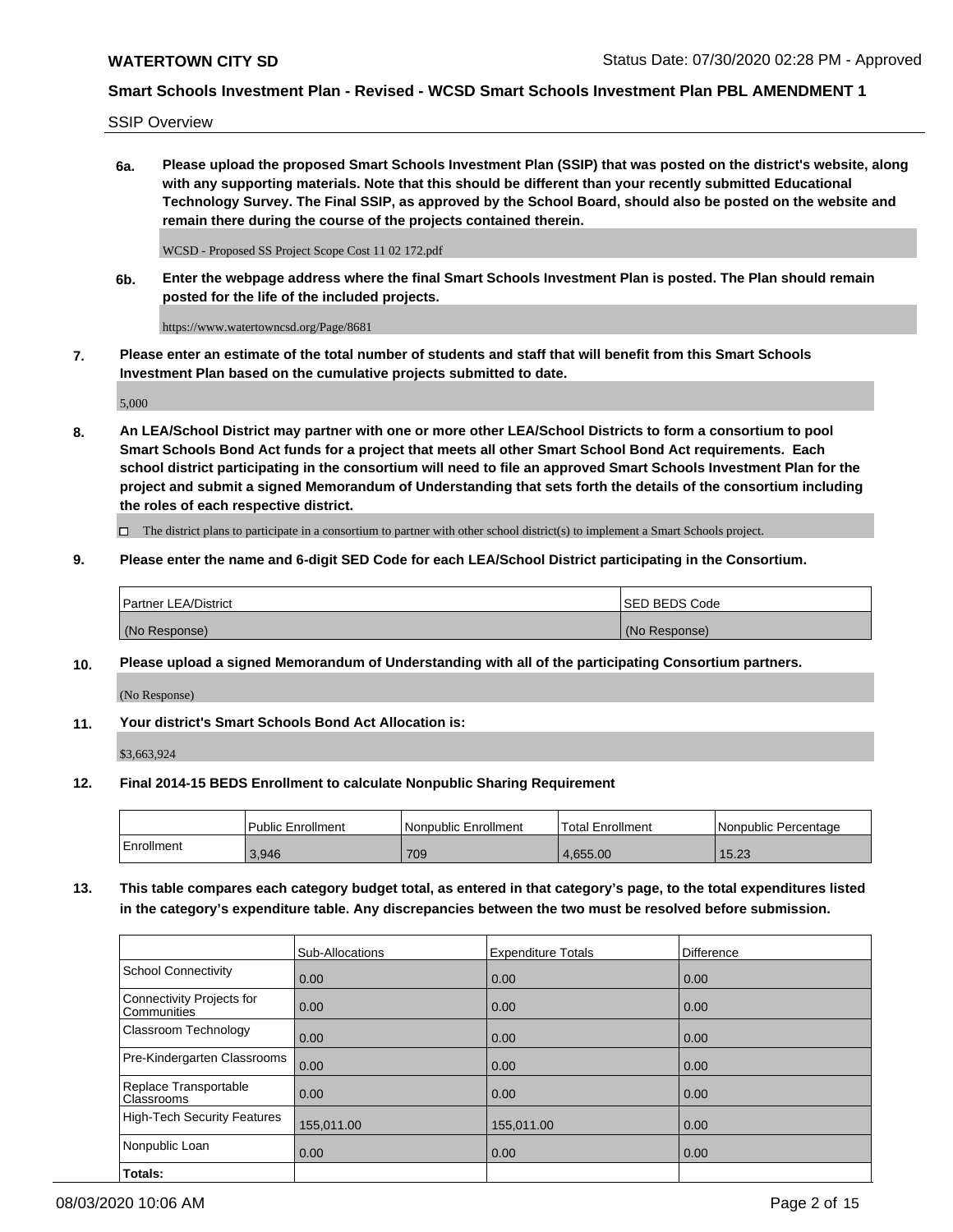SSIP Overview

| <b>Sub-Allocations</b> | Expenditure Totals | <b>Difference</b> |
|------------------------|--------------------|-------------------|
| 155,011                | 155,011            | 0                 |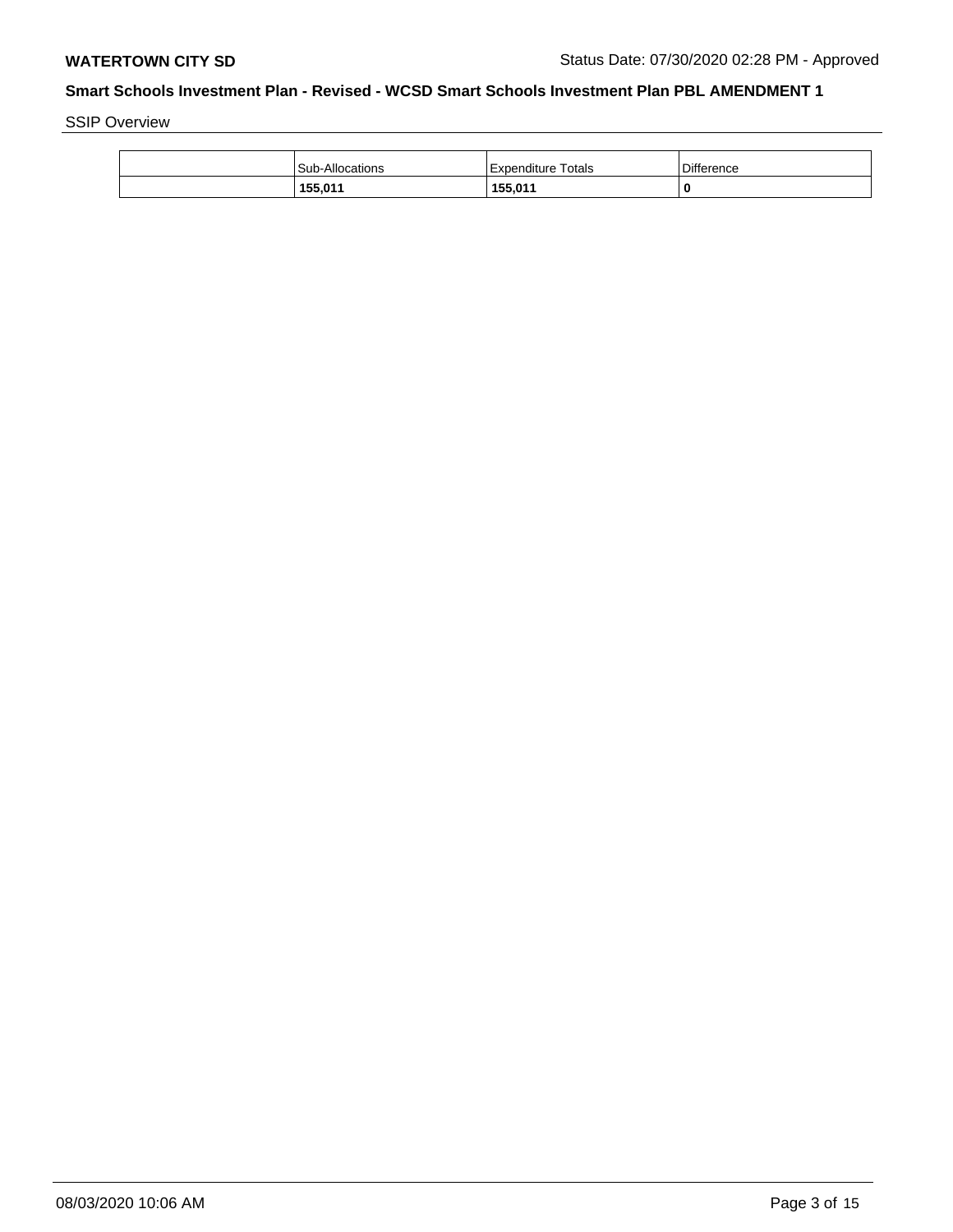School Connectivity

- **1. In order for students and faculty to receive the maximum benefit from the technology made available under the Smart Schools Bond Act, their school buildings must possess sufficient connectivity infrastructure to ensure that devices can be used during the school day. Smart Schools Investment Plans must demonstrate that:**
	- **• sufficient infrastructure that meets the Federal Communications Commission's 100 Mbps per 1,000 students standard currently exists in the buildings where new devices will be deployed, or**
	- **• is a planned use of a portion of Smart Schools Bond Act funds, or**
	- **• is under development through another funding source.**

**Smart Schools Bond Act funds used for technology infrastructure or classroom technology investments must increase the number of school buildings that meet or exceed the minimum speed standard of 100 Mbps per 1,000 students and staff within 12 months. This standard may be met on either a contracted 24/7 firm service or a "burstable" capability. If the standard is met under the burstable criteria, it must be:**

**1. Specifically codified in a service contract with a provider, and**

**2. Guaranteed to be available to all students and devices as needed, particularly during periods of high demand, such as computer-based testing (CBT) periods.**

**Please describe how your district already meets or is planning to meet this standard within 12 months of plan submission.**

(No Response)

**1a. If a district believes that it will be impossible to meet this standard within 12 months, it may apply for a waiver of this requirement, as described on the Smart Schools website. The waiver must be filed and approved by SED prior to submitting this survey.**

 $\Box$  By checking this box, you are certifying that the school district has an approved waiver of this requirement on file with the New York State Education Department.

**2. Connectivity Speed Calculator (Required). If the district currently meets the required speed, enter "Currently Met" in the last box: Expected Date When Required Speed Will be Met.**

|                  | l Number of     | Required Speed | Current Speed in | Expected Speed | Expected Date                        |
|------------------|-----------------|----------------|------------------|----------------|--------------------------------------|
|                  | <b>Students</b> | In Mbps        | <b>Mbps</b>      | to be Attained | When Required                        |
|                  |                 |                |                  |                | Within 12 Months 1Speed Will be Met1 |
| Calculated Speed | (No Response)   | 0.00           | (No Response)    | (No Response)  | l (No Response)                      |

**3. Describe how you intend to use Smart Schools Bond Act funds for high-speed broadband and/or wireless connectivity projects in school buildings.**

(No Response)

**4. Describe the linkage between the district's District Instructional Technology Plan and how the proposed projects will improve teaching and learning. (There should be a link between your response to this question and your responses to Question 1 in Section IV - NYSED Initiatives Alignment: "Explain how the district use of instructional technology will serve as a part of a comprehensive and sustained effort to support rigorous academic standards attainment and performance improvement for students."** 

**Your answer should also align with your answers to the questions in Section II - Strategic Technology Planning and the associated Action Steps in Section III - Action Plan.)**

(No Response)

**5. If the district wishes to have students and staff access the Internet from wireless devices within the school building, or in close proximity to it, it must first ensure that it has a robust Wi-Fi network in place that has sufficient bandwidth to meet user demand.**

**Please describe how you have quantified this demand and how you plan to meet this demand.**

(No Response)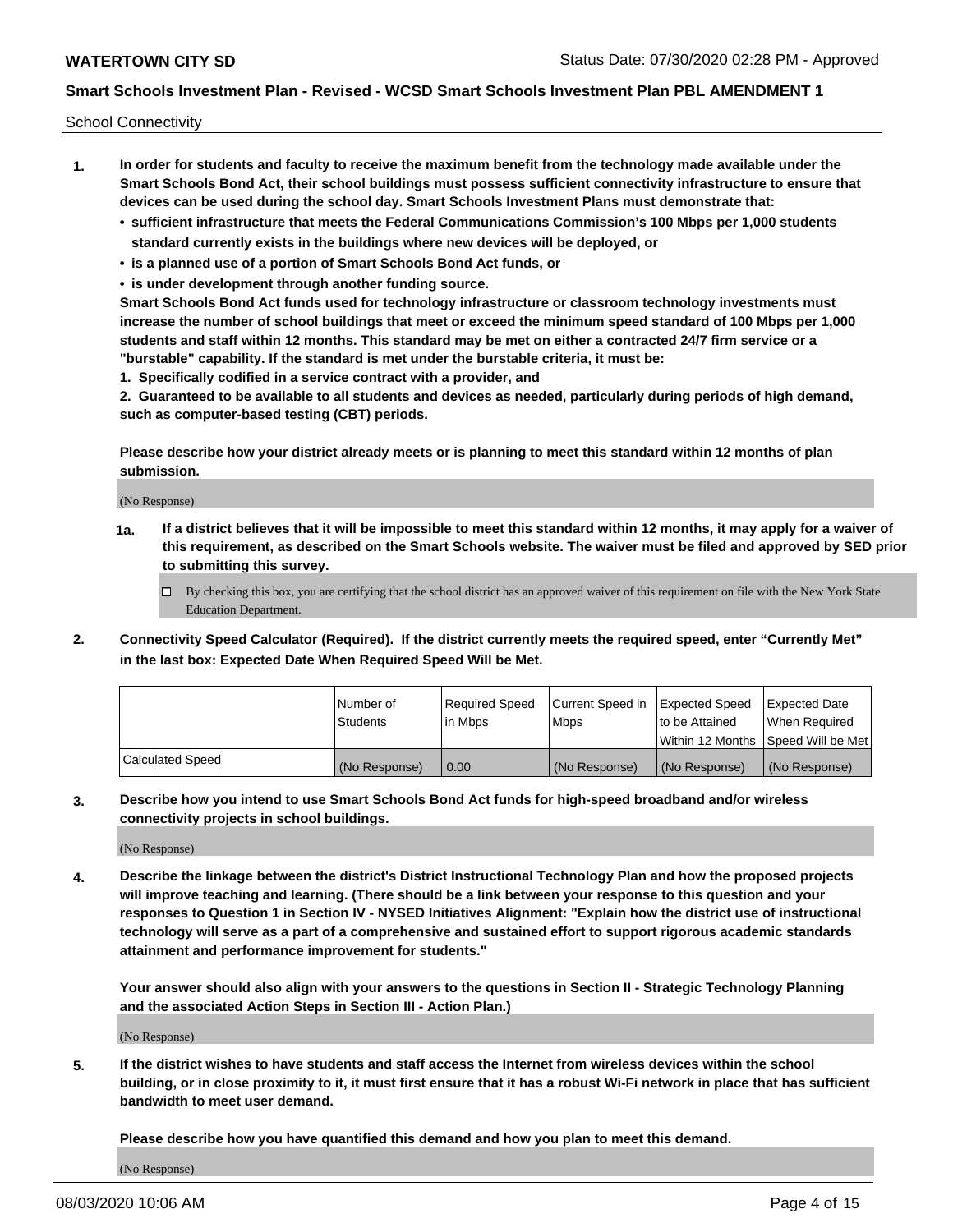School Connectivity

**6. Smart Schools plans with any expenditures in the School Connectivity category require a project number from the Office of Facilities Planning. Districts must submit an SSBA LOI and receive project numbers prior to submitting the SSIP. As indicated on the LOI, some projects may be eligible for a streamlined review and will not require a building permit.**

**Please indicate on a separate row each project number given to you by the Office of Facilities Planning.**

| Project Number |  |
|----------------|--|
| (No Response)  |  |

**7. Certain high-tech security and connectivity infrastructure projects may be eligible for an expedited review process as determined by the Office of Facilities Planning.**

## **Was your project deemed eligible for streamlined review?**

(No Response)

## **8. Include the name and license number of the architect or engineer of record.**

| Name          | License Number |
|---------------|----------------|
| (No Response) | (No Response)  |

## **9. Public Expenditures – Loanable (Counts toward the nonpublic loan calculation)**

| Select the allowable expenditure type.<br>Repeat to add another item under each type. | <b>PUBLIC</b> Items to be<br>l Purchased | Quantity           | Cost Per Item    | <b>Total Cost</b> |
|---------------------------------------------------------------------------------------|------------------------------------------|--------------------|------------------|-------------------|
| (No Response)                                                                         | (No Response)                            | l (No<br>Response) | (No<br>Response) | $\overline{0.00}$ |
|                                                                                       |                                          | O                  | 0.00             |                   |

## **10. Public Expenditures – Non-Loanable (Does not count toward nonpublic loan calculation)**

| Select the allowable expenditure<br>type.<br>Repeat to add another item under<br>each type. | <b>PUBLIC</b> Items to be purchased | Quantity      | Cost per Item | <b>Total Cost</b> |
|---------------------------------------------------------------------------------------------|-------------------------------------|---------------|---------------|-------------------|
| (No Response)                                                                               | (No Response)                       | (No Response) | (No Response) | 0.00              |
|                                                                                             |                                     |               | 0.00          |                   |

## **11. Final 2014-15 BEDS Enrollment to calculate Nonpublic Sharing Requirement (no changes allowed.)**

|            | Public Enrollment | Nonpublic Enrollment | 'Total Enrollment | l Nonpublic Percentage |
|------------|-------------------|----------------------|-------------------|------------------------|
| Enrollment | 3,946             | 709                  | 4.655.00          | 15.23                  |

## **12. Total Public Budget - Loanable (Counts toward the nonpublic loan calculation)**

|                                               | Public Allocations | <b>Estimated Nonpublic Loan</b><br>Amount | Estimated Total Sub-Allocations |
|-----------------------------------------------|--------------------|-------------------------------------------|---------------------------------|
| Network/Access Costs                          | (No Response)      | 0.00                                      | 0.00                            |
| School Internal Connections and<br>Components | (No Response)      | 0.00                                      | 0.00                            |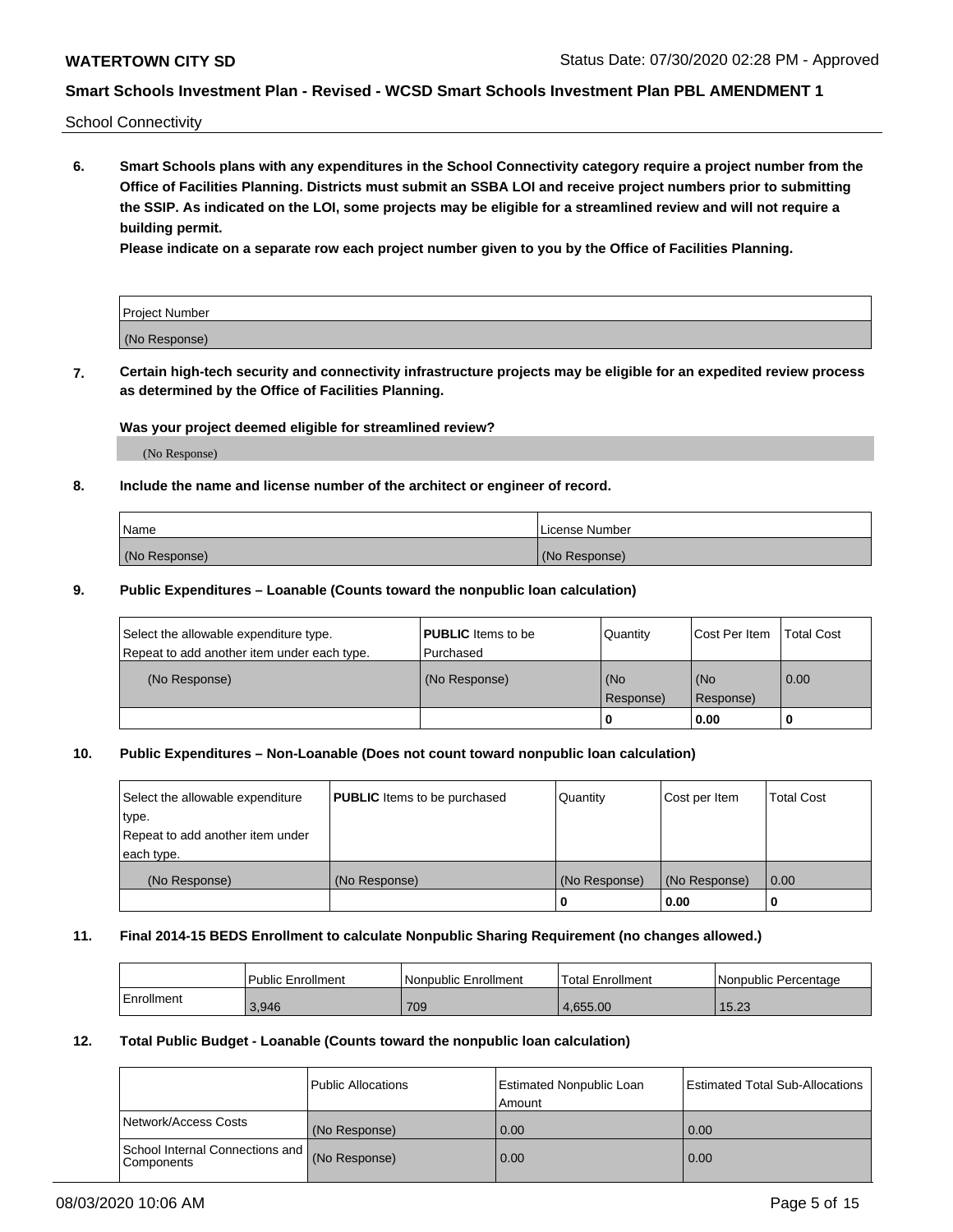School Connectivity

|                | Public Allocations | <b>Estimated Nonpublic Loan</b><br>Amount | <b>Estimated Total Sub-Allocations</b> |
|----------------|--------------------|-------------------------------------------|----------------------------------------|
| l Other        | (No Response)      | 0.00                                      | 0.00                                   |
| <b>Totals:</b> | 0.00               | 0                                         |                                        |

# **13. Total Public Budget – Non-Loanable (Does not count toward the nonpublic loan calculation)**

|                                                   | Sub-<br>Allocation |
|---------------------------------------------------|--------------------|
| Network/Access Costs                              | (No Response)      |
| Outside Plant Costs                               | (No Response)      |
| <b>School Internal Connections and Components</b> | (No Response)      |
| Professional Services                             | (No Response)      |
| Testing                                           | (No Response)      |
| <b>Other Upfront Costs</b>                        | (No Response)      |
| <b>Other Costs</b>                                | (No Response)      |
| Totals:                                           | 0.00               |

# **14. School Connectivity Totals**

|                          | Total Sub-Allocations |
|--------------------------|-----------------------|
| Total Loanable Items     | 0.00                  |
| Total Non-Ioanable Items | 0.00                  |
| Totals:                  | 0                     |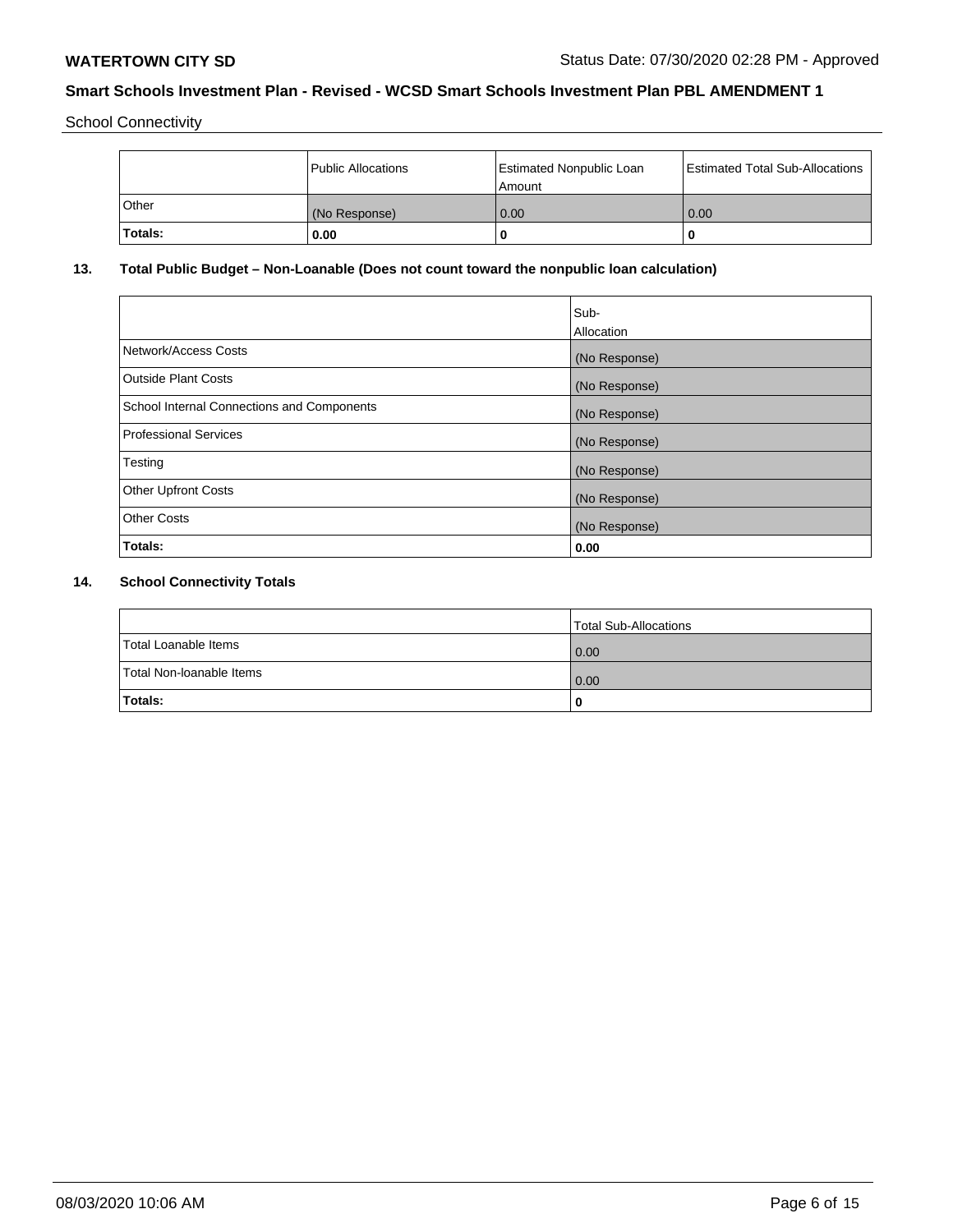Community Connectivity (Broadband and Wireless)

**1. Describe how you intend to use Smart Schools Bond Act funds for high-speed broadband and/or wireless connectivity projects in the community.**

(No Response)

**2. Please describe how the proposed project(s) will promote student achievement and increase student and/or staff access to the Internet in a manner that enhances student learning and/or instruction outside of the school day and/or school building.**

(No Response)

**3. Community connectivity projects must comply with all the necessary local building codes and regulations (building and related permits are not required prior to plan submission).**

 $\Box$  I certify that we will comply with all the necessary local building codes and regulations.

**4. Please describe the physical location of the proposed investment.**

(No Response)

**5. Please provide the initial list of partners participating in the Community Connectivity Broadband Project, along with their Federal Tax Identification (Employer Identification) number.**

| <b>Project Partners</b> | l Federal ID # |
|-------------------------|----------------|
| (No Response)           | (No Response)  |

**6. Please detail the type, quantity, per unit cost and total cost of the eligible items under each sub-category.**

| Select the allowable expenditure | Item to be purchased | Quantity      | Cost per Item | <b>Total Cost</b> |
|----------------------------------|----------------------|---------------|---------------|-------------------|
| type.                            |                      |               |               |                   |
| Repeat to add another item under |                      |               |               |                   |
| each type.                       |                      |               |               |                   |
| (No Response)                    | (No Response)        | (No Response) | (No Response) | 0.00              |
|                                  |                      | o             | 0.00          |                   |

**7. If you are submitting an allocation for Community Connectivity, complete this table.**

**Note that the calculated Total at the bottom of the table must equal the Total allocation for this category that you entered in the SSIP Overview overall budget.**

|                                    | Sub-Allocation |
|------------------------------------|----------------|
| Network/Access Costs               | (No Response)  |
| Outside Plant Costs                | (No Response)  |
| <b>Tower Costs</b>                 | (No Response)  |
| <b>Customer Premises Equipment</b> | (No Response)  |
| <b>Professional Services</b>       | (No Response)  |
| Testing                            | (No Response)  |
| <b>Other Upfront Costs</b>         | (No Response)  |
| <b>Other Costs</b>                 | (No Response)  |
| Totals:                            | 0.00           |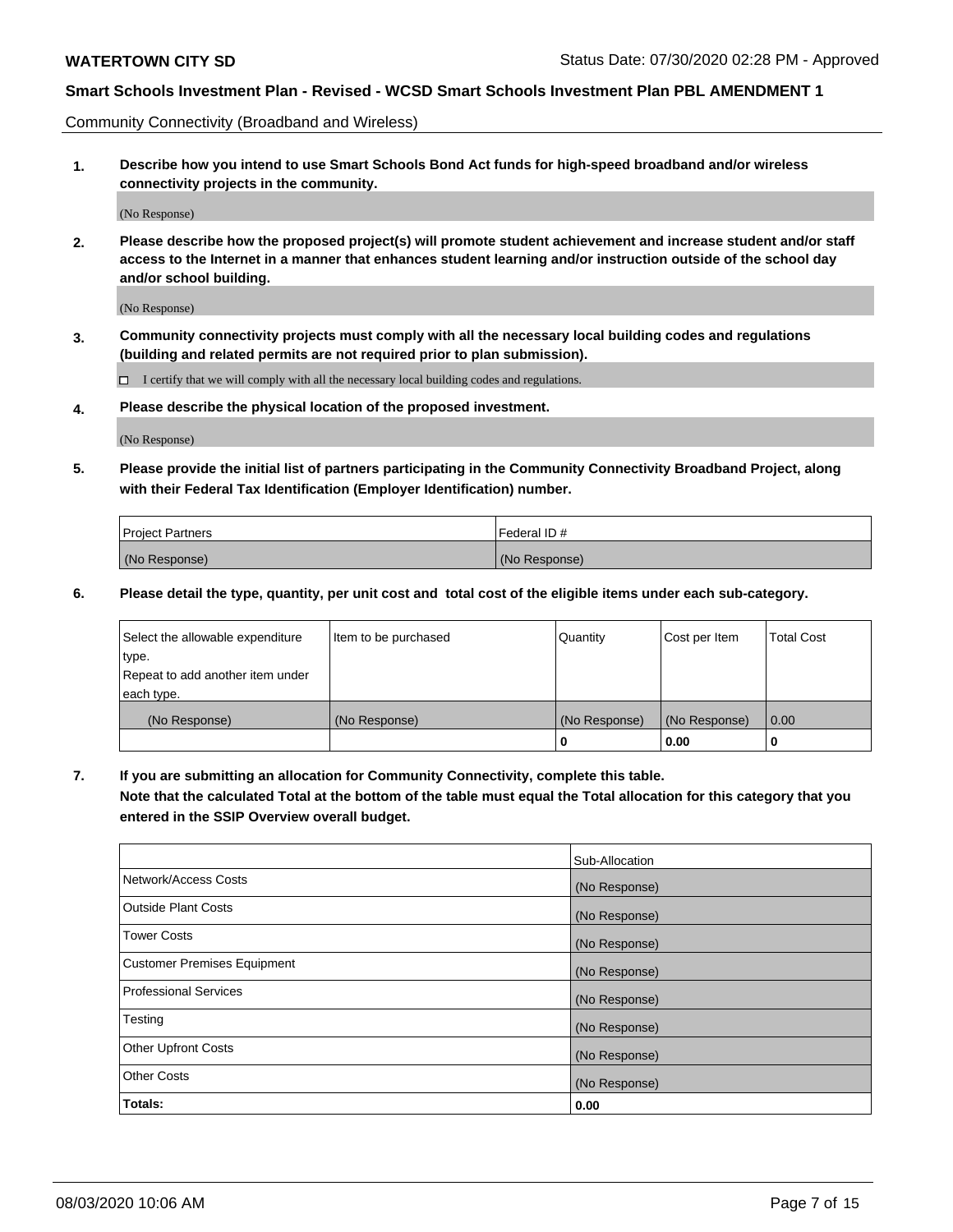## Classroom Learning Technology

**1. In order for students and faculty to receive the maximum benefit from the technology made available under the Smart Schools Bond Act, their school buildings must possess sufficient connectivity infrastructure to ensure that devices can be used during the school day. Smart Schools Investment Plans must demonstrate that sufficient infrastructure that meets the Federal Communications Commission's 100 Mbps per 1,000 students standard currently exists in the buildings where new devices will be deployed, or is a planned use of a portion of Smart Schools Bond Act funds, or is under development through another funding source. Smart Schools Bond Act funds used for technology infrastructure or classroom technology investments must increase the number of school buildings that meet or exceed the minimum speed standard of 100 Mbps per 1,000 students and staff within 12 months. This standard may be met on either a contracted 24/7 firm service or a "burstable" capability. If the standard is met under the burstable criteria, it must be:**

**1. Specifically codified in a service contract with a provider, and**

**2. Guaranteed to be available to all students and devices as needed, particularly during periods of high demand, such as computer-based testing (CBT) periods.**

**Please describe how your district already meets or is planning to meet this standard within 12 months of plan submission.**

(No Response)

- **1a. If a district believes that it will be impossible to meet this standard within 12 months, it may apply for a waiver of this requirement, as described on the Smart Schools website. The waiver must be filed and approved by SED prior to submitting this survey.**
	- By checking this box, you are certifying that the school district has an approved waiver of this requirement on file with the New York State Education Department.
- **2. Connectivity Speed Calculator (Required). If the district currently meets the required speed, enter "Currently Met" in the last box: Expected Date When Required Speed Will be Met.**

|                         | Number of     | Required Speed | Current Speed in | Expected Speed | <b>Expected Date</b>                 |
|-------------------------|---------------|----------------|------------------|----------------|--------------------------------------|
|                         | Students      | l in Mbps      | <b>Mbps</b>      | to be Attained | When Reauired                        |
|                         |               |                |                  |                | Within 12 Months 1Speed Will be Met1 |
| <b>Calculated Speed</b> | (No Response) | 0.00           | (No Response)    | (No Response)  | (No Response)                        |

**3. If the district wishes to have students and staff access the Internet from wireless devices within the school building, or in close proximity to it, it must first ensure that it has a robust Wi-Fi network in place that has sufficient bandwidth to meet user demand.**

**Please describe how you have quantified this demand and how you plan to meet this demand.**

(No Response)

**4. All New York State public school districts are required to complete and submit an Instructional Technology Plan survey to the New York State Education Department in compliance with Section 753 of the Education Law and per Part 100.12 of the Commissioner's Regulations.**

**Districts that include educational technology purchases as part of their Smart Schools Investment Plan must have a submitted and approved Instructional Technology Plan survey on file with the New York State Education Department.**

- By checking this box, you are certifying that the school district has an approved Instructional Technology Plan survey on file with the New York State Education Department.
- **5. Describe the devices you intend to purchase and their compatibility with existing or planned platforms or systems. Specifically address the adequacy of each facility's electrical, HVAC and other infrastructure necessary to install and support the operation of the planned technology.**

(No Response)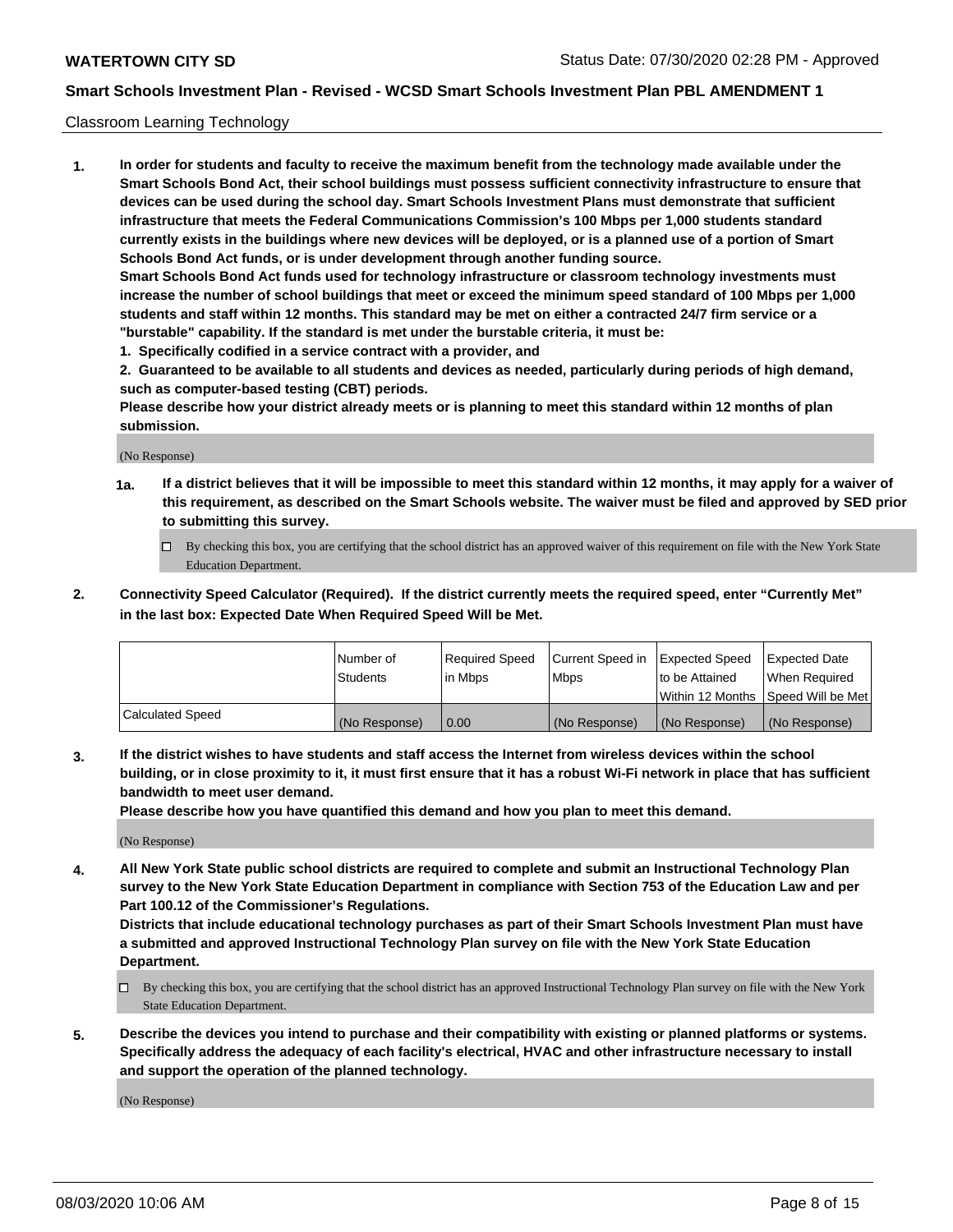## Classroom Learning Technology

- **6. Describe how the proposed technology purchases will:**
	- **> enhance differentiated instruction;**
	- **> expand student learning inside and outside the classroom;**
	- **> benefit students with disabilities and English language learners; and**
	- **> contribute to the reduction of other learning gaps that have been identified within the district.**

**The expectation is that districts will place a priority on addressing the needs of students who struggle to succeed in a rigorous curriculum. Responses in this section should specifically address this concern and align with the district's Instructional Technology Plan (in particular Question 2 of E. Curriculum and Instruction: "Does the district's instructional technology plan address the needs of students with disabilities to ensure equitable access to instruction, materials and assessments?" and Question 3 of the same section: "Does the district's instructional technology plan address the provision of assistive technology specifically for students with disabilities to ensure access to and participation in the general curriculum?")**

**In addition, describe how the district ensures equitable access to instruction, materials and assessments and participation in the general curriculum for both SWD and English Language Learners/Multilingual Learners (ELL/MLL) students.**

(No Response)

**7. Where appropriate, describe how the proposed technology purchases will enhance ongoing communication with parents and other stakeholders and help the district facilitate technology-based regional partnerships, including distance learning and other efforts.**

(No Response)

**8. Describe the district's plan to provide professional development to ensure that administrators, teachers and staff can employ the technology purchased to enhance instruction successfully.**

**Note: This response should be aligned and expanded upon in accordance with your district's response to Question 1 of F. Professional Development of your Instructional Technology Plan: "Please provide a summary of professional development offered to teachers and staff, for the time period covered by this plan, to support technology to enhance teaching and learning. Please include topics, audience and method of delivery within your summary."**

(No Response)

- **9. Districts must contact one of the SUNY/CUNY teacher preparation programs listed on the document on the left side of the page that supplies the largest number of the district's new teachers to request advice on innovative uses and best practices at the intersection of pedagogy and educational technology.**
	- By checking this box, you certify that you have contacted the SUNY/CUNY teacher preparation program that supplies the largest number of your new teachers to request advice on these issues.
	- **9a. Please enter the name of the SUNY or CUNY Institution that you contacted.**

(No Response)

**9b. Enter the primary Institution phone number.**

(No Response)

**9c. Enter the name of the contact person with whom you consulted and/or will be collaborating with on innovative uses of technology and best practices.**

(No Response)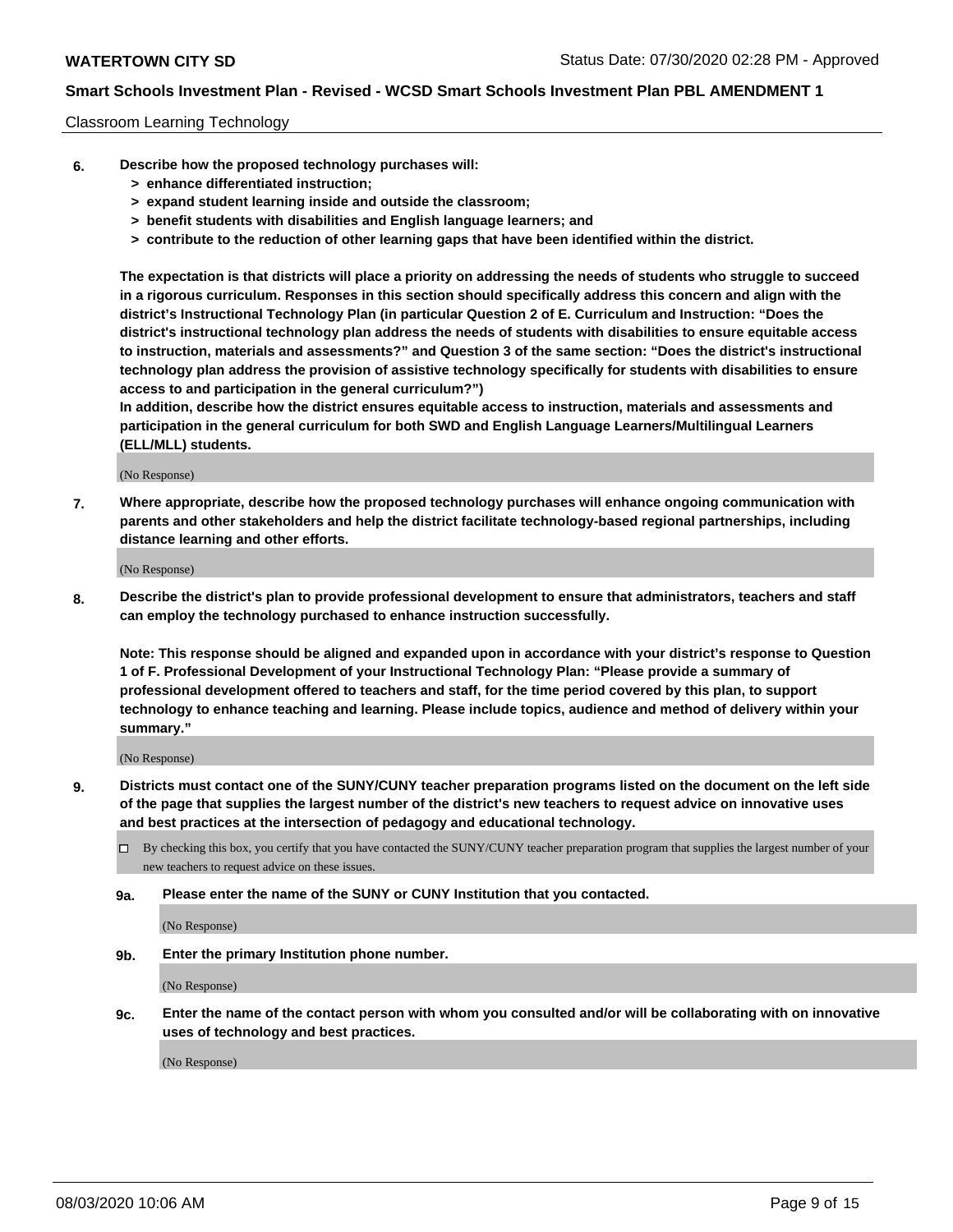## Classroom Learning Technology

**10. To ensure the sustainability of technology purchases made with Smart Schools funds, districts must demonstrate a long-term plan to maintain and replace technology purchases supported by Smart Schools Bond Act funds. This sustainability plan shall demonstrate a district's capacity to support recurring costs of use that are ineligible for Smart Schools Bond Act funding such as device maintenance, technical support, Internet and wireless fees, maintenance of hotspots, staff professional development, building maintenance and the replacement of incidental items. Further, such a sustainability plan shall include a long-term plan for the replacement of purchased devices and equipment at the end of their useful life with other funding sources.**

 $\Box$  By checking this box, you certify that the district has a sustainability plan as described above.

**11. Districts must ensure that devices purchased with Smart Schools Bond funds will be distributed, prepared for use, maintained and supported appropriately. Districts must maintain detailed device inventories in accordance with generally accepted accounting principles.**

By checking this box, you certify that the district has a distribution and inventory management plan and system in place.

## **12. Please detail the type, quantity, per unit cost and total cost of the eligible items under each sub-category.**

| Select the allowable expenditure<br>type.<br>Repeat to add another item under | Item to be Purchased | Quantity      | Cost per Item | <b>Total Cost</b> |
|-------------------------------------------------------------------------------|----------------------|---------------|---------------|-------------------|
| each type.<br>(No Response)                                                   | (No Response)        | (No Response) | (No Response) | 0.00              |
|                                                                               |                      | 0             | 0.00          |                   |

## **13. Final 2014-15 BEDS Enrollment to calculate Nonpublic Sharing Requirement (no changes allowed.)**

|              | l Public Enrollment | Nonpublic Enrollment | <b>Total Enrollment</b> | Nonpublic<br>l Percentage |
|--------------|---------------------|----------------------|-------------------------|---------------------------|
| l Enrollment | 3.946               | 709                  | 4.655.00                | 15.23                     |

## **14. If you are submitting an allocation for Classroom Learning Technology complete this table.**

|                         | Public School Sub-Allocation | <b>Estimated Nonpublic Loan</b><br>Amount<br>(Based on Percentage Above) | Estimated Total Public and<br>Nonpublic Sub-Allocation |
|-------------------------|------------------------------|--------------------------------------------------------------------------|--------------------------------------------------------|
| Interactive Whiteboards | (No Response)                | 0.00                                                                     | 0.00                                                   |
| Computer Servers        | (No Response)                | 0.00                                                                     | 0.00                                                   |
| Desktop Computers       | (No Response)                | 0.00                                                                     | 0.00                                                   |
| <b>Laptop Computers</b> | (No Response)                | 0.00                                                                     | 0.00                                                   |
| <b>Tablet Computers</b> | (No Response)                | 0.00                                                                     | 0.00                                                   |
| Other Costs             | (No Response)                | 0.00                                                                     | 0.00                                                   |
| Totals:                 | 0.00                         | 0                                                                        | 0                                                      |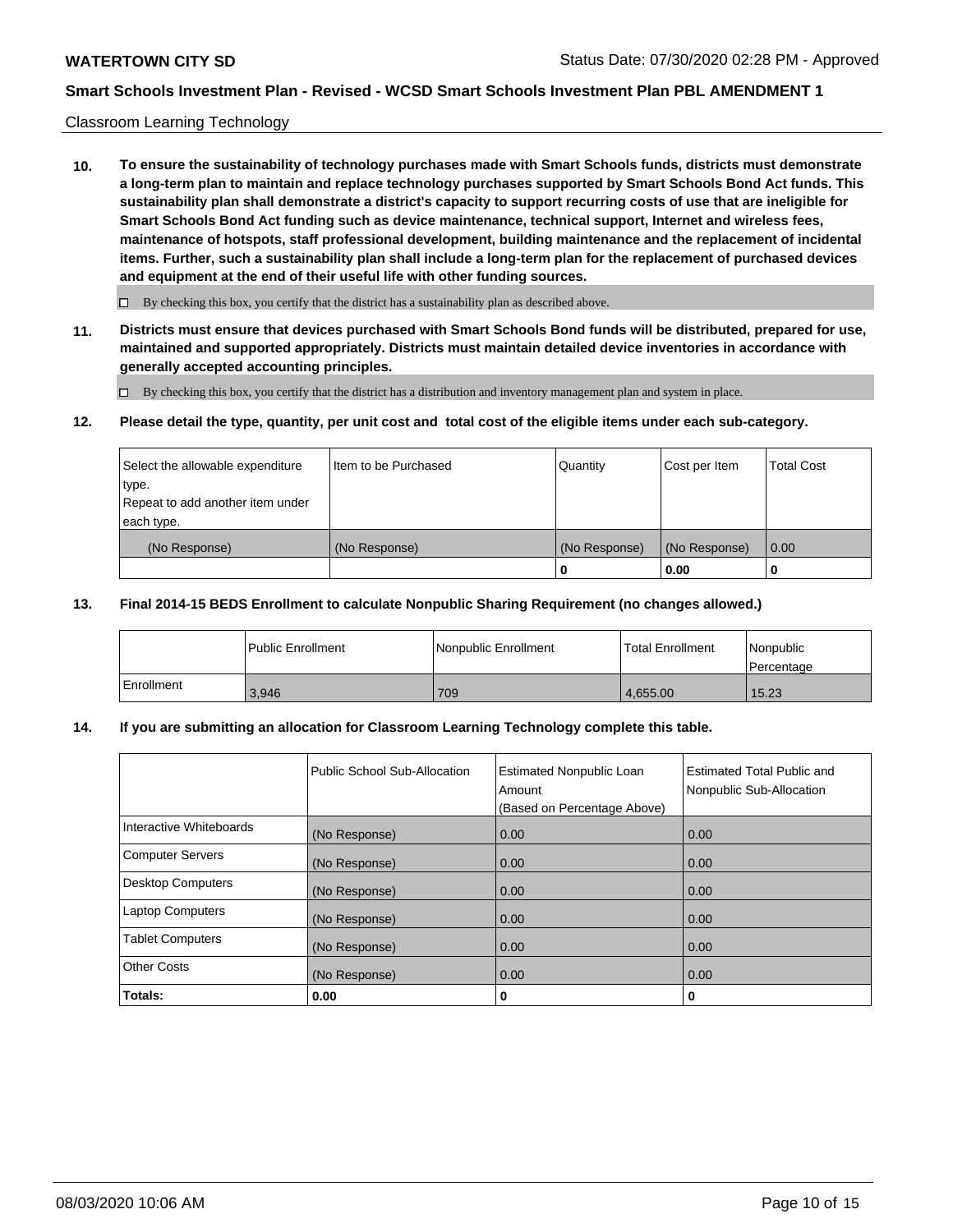## Pre-Kindergarten Classrooms

**1. Provide information regarding how and where the district is currently serving pre-kindergarten students and justify the need for additional space with enrollment projections over 3 years.**

(No Response)

- **2. Describe the district's plan to construct, enhance or modernize education facilities to accommodate prekindergarten programs. Such plans must include:**
	- **Specific descriptions of what the district intends to do to each space;**
	- **An affirmation that new pre-kindergarten classrooms will contain a minimum of 900 square feet per classroom;**
	- **The number of classrooms involved;**
	- **The approximate construction costs per classroom; and**
	- **Confirmation that the space is district-owned or has a long-term lease that exceeds the probable useful life of the improvements.**

(No Response)

**3. Smart Schools Bond Act funds may only be used for capital construction costs. Describe the type and amount of additional funds that will be required to support ineligible ongoing costs (e.g. instruction, supplies) associated with any additional pre-kindergarten classrooms that the district plans to add.**

(No Response)

**4. All plans and specifications for the erection, repair, enlargement or remodeling of school buildings in any public school district in the State must be reviewed and approved by the Commissioner. Districts that plan capital projects using their Smart Schools Bond Act funds will undergo a Preliminary Review Process by the Office of Facilities Planning.**

**Please indicate on a separate row each project number given to you by the Office of Facilities Planning.**

| Project Number |  |
|----------------|--|
| (No Response)  |  |
|                |  |

**5. Please detail the type, quantity, per unit cost and total cost of the eligible items under each sub-category.**

| Select the allowable expenditure | Item to be purchased | Quantity      | Cost per Item | <b>Total Cost</b> |
|----------------------------------|----------------------|---------------|---------------|-------------------|
| type.                            |                      |               |               |                   |
| Repeat to add another item under |                      |               |               |                   |
| each type.                       |                      |               |               |                   |
| (No Response)                    | (No Response)        | (No Response) | (No Response) | 0.00              |
|                                  |                      | U             | 0.00          |                   |

**6. If you have made an allocation for Pre-Kindergarten Classrooms, complete this table. Note that the calculated Total at the bottom of the table must equal the Total allocation for this category that you entered in the SSIP Overview overall budget.**

|                                          | Sub-Allocation |
|------------------------------------------|----------------|
| Construct Pre-K Classrooms               | (No Response)  |
| Enhance/Modernize Educational Facilities | (No Response)  |
| <b>Other Costs</b>                       | (No Response)  |
| Totals:                                  | 0.00           |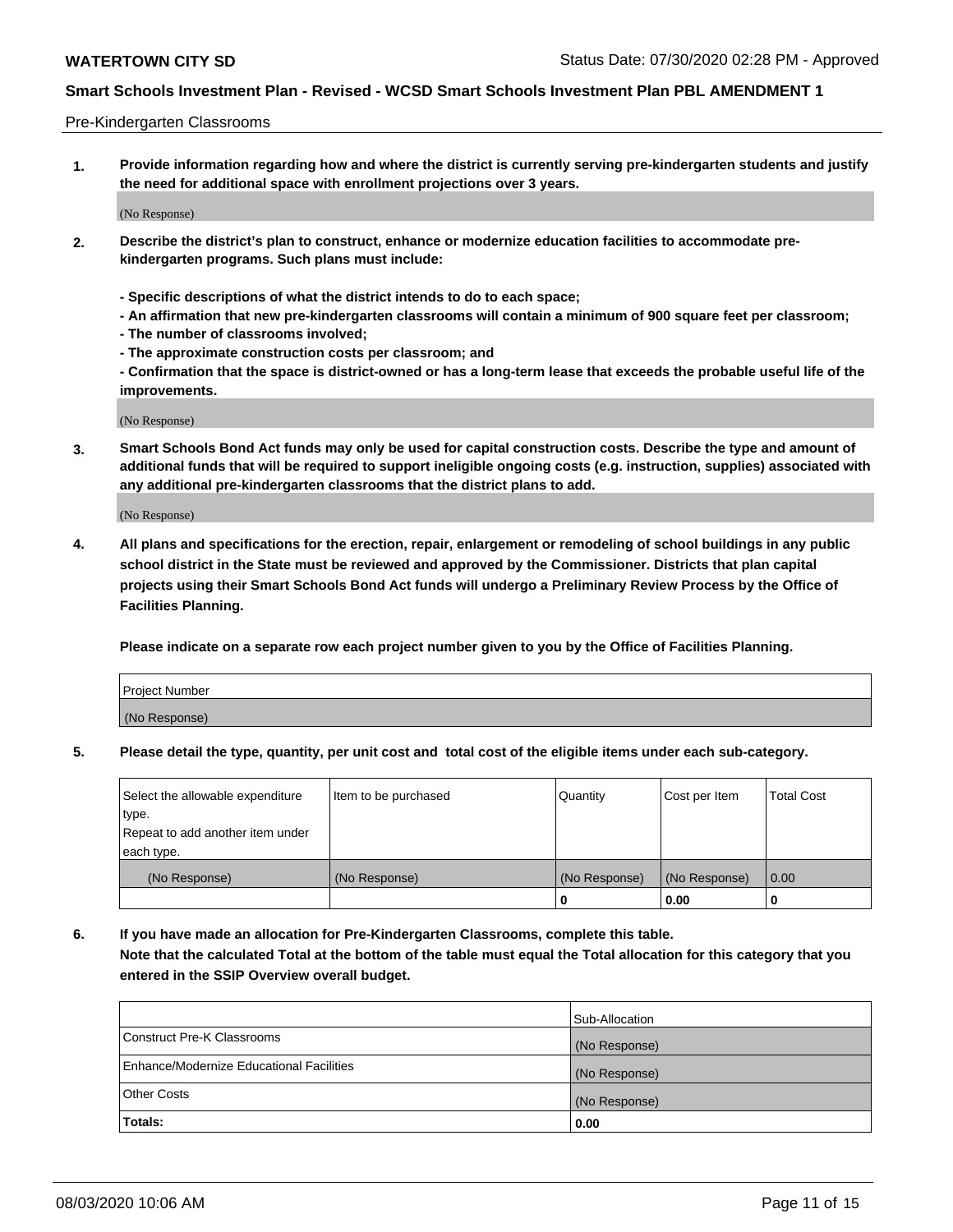Replace Transportable Classrooms

**1. Describe the district's plan to construct, enhance or modernize education facilities to provide high-quality instructional space by replacing transportable classrooms.**

(No Response)

**2. All plans and specifications for the erection, repair, enlargement or remodeling of school buildings in any public school district in the State must be reviewed and approved by the Commissioner. Districts that plan capital projects using their Smart Schools Bond Act funds will undergo a Preliminary Review Process by the Office of Facilities Planning.**

**Please indicate on a separate row each project number given to you by the Office of Facilities Planning.**

| Project Number |  |
|----------------|--|
|                |  |
| (No Response)  |  |

**3. For large projects that seek to blend Smart Schools Bond Act dollars with other funds, please note that Smart Schools Bond Act funds can be allocated on a pro rata basis depending on the number of new classrooms built that directly replace transportable classroom units.**

**If a district seeks to blend Smart Schools Bond Act dollars with other funds describe below what other funds are being used and what portion of the money will be Smart Schools Bond Act funds.**

(No Response)

**4. Please detail the type, quantity, per unit cost and total cost of the eligible items under each sub-category.**

| Select the allowable expenditure | Item to be purchased | Quantity      | Cost per Item | Total Cost |
|----------------------------------|----------------------|---------------|---------------|------------|
| ∣type.                           |                      |               |               |            |
| Repeat to add another item under |                      |               |               |            |
| each type.                       |                      |               |               |            |
| (No Response)                    | (No Response)        | (No Response) | (No Response) | 0.00       |
|                                  |                      | u             | 0.00          |            |

**5. If you have made an allocation for Replace Transportable Classrooms, complete this table. Note that the calculated Total at the bottom of the table must equal the Total allocation for this category that you entered in the SSIP Overview overall budget.**

|                                                | Sub-Allocation |
|------------------------------------------------|----------------|
| Construct New Instructional Space              | (No Response)  |
| Enhance/Modernize Existing Instructional Space | (No Response)  |
| <b>Other Costs</b>                             | (No Response)  |
| Totals:                                        | 0.00           |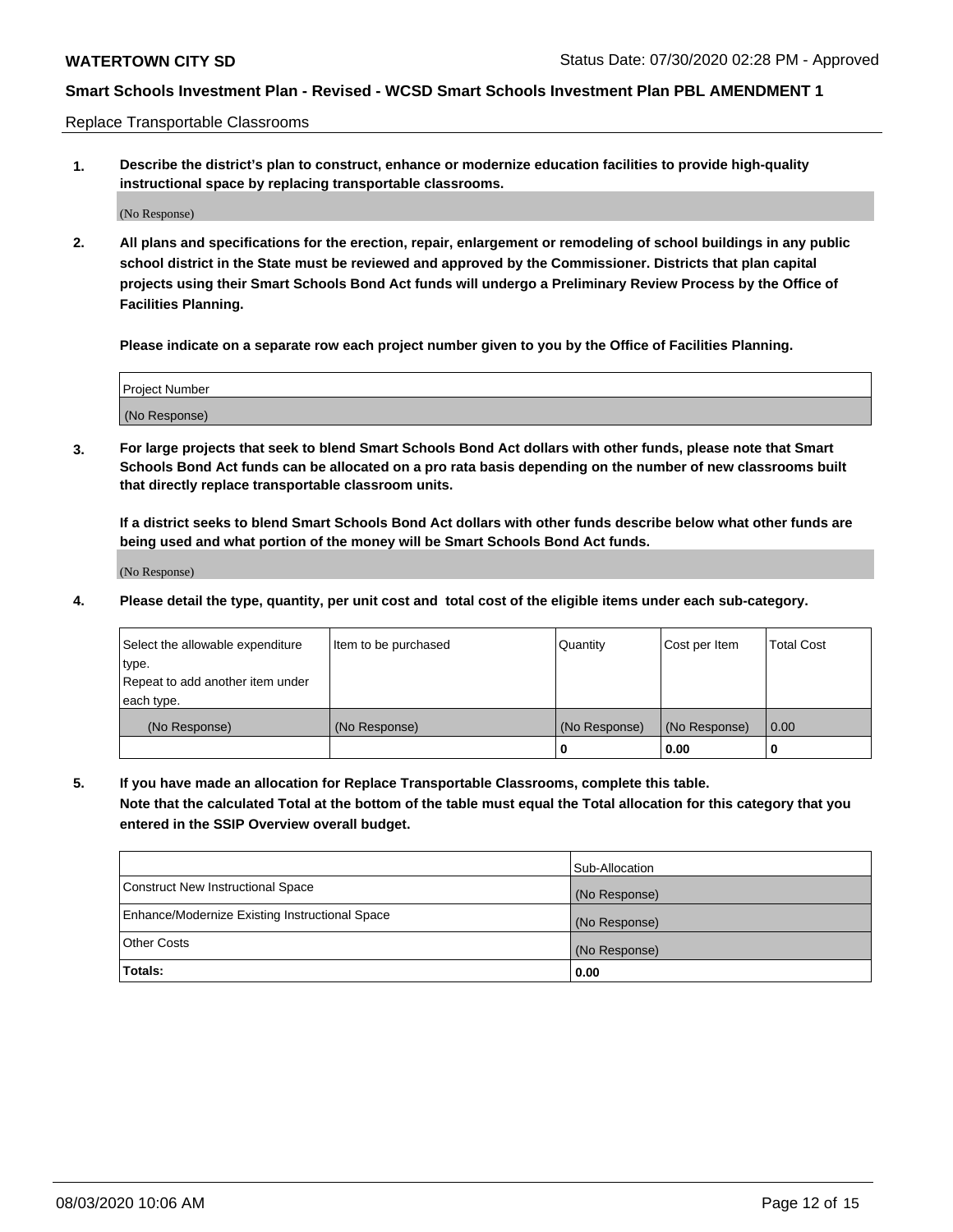High-Tech Security Features

**1. Describe how you intend to use Smart Schools Bond Act funds to install high-tech security features in school buildings and on school campuses.**

The district's plan was submitted in January 2018. It was not approved until February 2020. We are completing this amendment and requesting the \$155,011 to cover contingency costs which were not in the original plan as we did not anticipate that our plan would take over two years for approval.

**2. All plans and specifications for the erection, repair, enlargement or remodeling of school buildings in any public school district in the State must be reviewed and approved by the Commissioner. Smart Schools plans with any expenditures in the High-Tech Security category require a project number from the Office of Facilities Planning. Districts must submit an SSBA LOI and receive project numbers prior to submitting the SSIP. As indicated on the LOI, some projects may be eligible for a streamlined review and will not require a building permit. Please indicate on a separate row each project number given to you by the Office of Facilities Planning.**

| <b>Project Number</b> |  |
|-----------------------|--|
| 222000017999002       |  |

- **3. Was your project deemed eligible for streamlined Review?**
	- Yes
	- $\boxtimes$  No
- **4. Include the name and license number of the architect or engineer of record.**

| Name          | License Number |
|---------------|----------------|
| Rick W. Tague | 184431         |

**5. Please detail the type, quantity, per unit cost and total cost of the eligible items under each sub-category.**

| Select the allowable expenditure<br>type.<br>Repeat to add another item under<br>each type. | Item to be purchased     | Quantity | Cost per Item | <b>Total Cost</b> |
|---------------------------------------------------------------------------------------------|--------------------------|----------|---------------|-------------------|
| <b>Other Costs</b>                                                                          | <b>Contingency Costs</b> |          | 155.011.00    | 155,011.00        |
|                                                                                             |                          |          | 155,011.00    | 155,011           |

**6. If you have made an allocation for High-Tech Security Features, complete this table. Enter each Sub-category Public Allocation based on the the expenditures listed in Table #5.**

|                                                      | Sub-Allocation |
|------------------------------------------------------|----------------|
| Capital-Intensive Security Project (Standard Review) | (No Response)  |
| <b>Electronic Security System</b>                    | (No Response)  |
| <b>Entry Control System</b>                          | (No Response)  |
| Approved Door Hardening Project                      | (No Response)  |
| <b>Other Costs</b>                                   | 155,011.00     |
| Totals:                                              | 155,011.00     |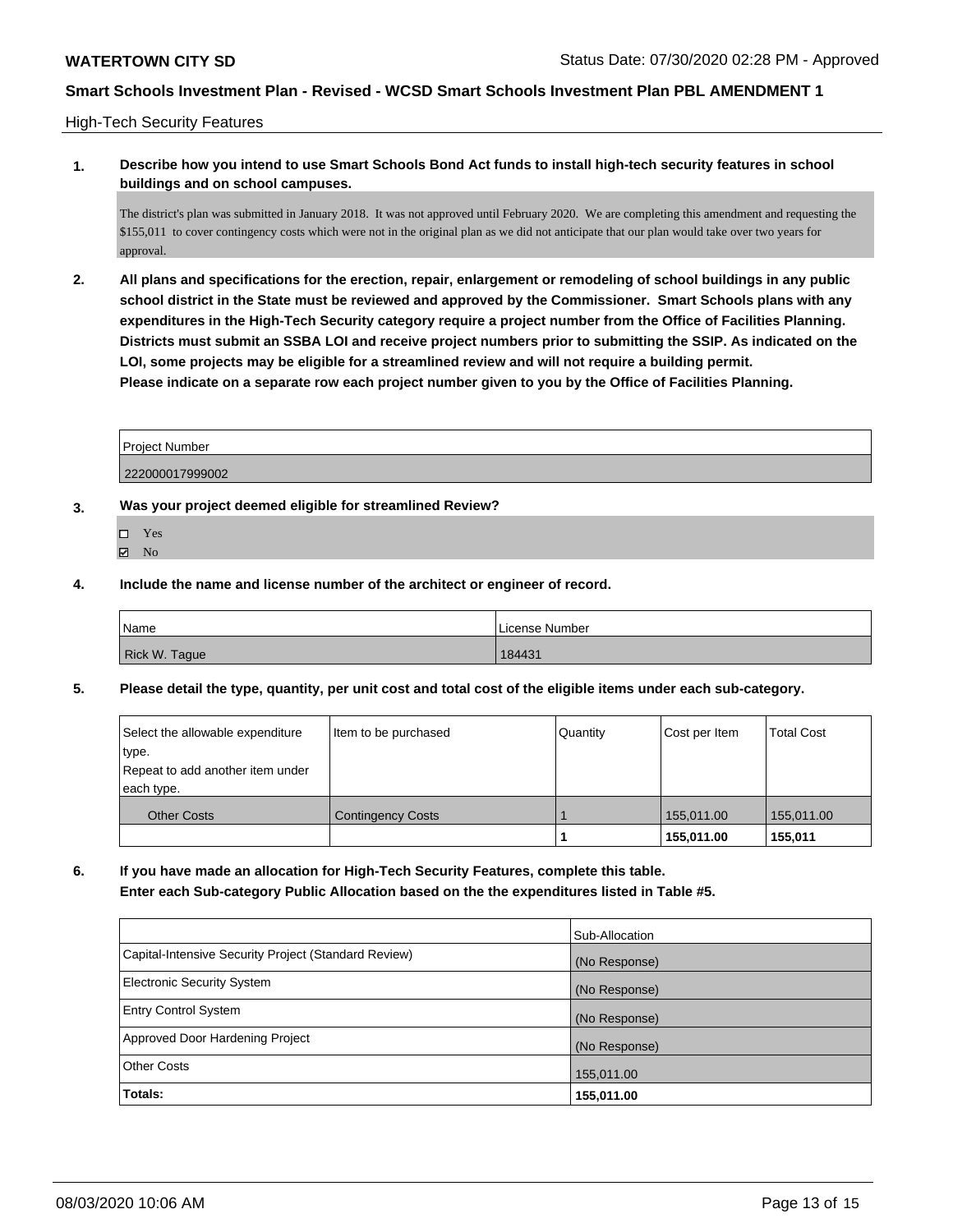Non-Public Schools

**1. Describe your plan to utilize SSBA funds to purchase devices and loan to the nonpublic schools within your district. Please specify what devices have been requested by the nonpublic schools. If the nonpublic schools have not finalized requests, the district should provide the date nonpublic schools will submit the request by.**

(No Response)

**2. A final Smart Schools Investment Plan cannot be approved until school authorities have adopted regulations specifying the date by which requests from nonpublic schools for the purchase and loan of Smart Schools Bond Act classroom technology must be received by the district.**

By checking this box, you certify that you have such a plan and associated regulations in place that have been made public.

**2a. Please enter the date each year nonpublic schools must request loanable items from the school district. This date cannot be earlier than June 1 of the previous school year.**

(No Response)

## **3. Final 2014-15 BEDS Enrollment to calculate Nonpublic Sharing Requirement (no changes allowed.)**

|            | l Public Enrollment | Nonpublic Enrollment | Total Enrollment | l Nonpublic Percentage |
|------------|---------------------|----------------------|------------------|------------------------|
| Enrollment | 3.946               | 709                  | 4.655.00         | 15.23                  |

## **4. Nonpublic Loan Calculator**

|                                                        | Loanable     | Loanable   | Additional       | Estimated | Previously | Cumulative | Final Per  | <b>Final Total</b> |
|--------------------------------------------------------|--------------|------------|------------------|-----------|------------|------------|------------|--------------------|
|                                                        | School       | Classroom  | Nonpublic        | Per Pupil | Approved   | Per Pupil  | Pupil Loan | Loan               |
|                                                        | Connectivity | Technology | Loan             | Amount -  | Per Pupil  | Loan       | Amount -   | Amount -           |
|                                                        |              |            | (Optional)       | This Plan | Amount(s)  | Amount     | This Plan  | This Plan          |
| Required Nonpublic<br>Loan                             | 0.00         | 0.00       |                  | 0.00      | 11.66      | 11.66      | 0.00       | 0.00               |
| Final Adjusted Loan<br>- (If additional loan<br>funds) | 0.00         | 0.00       | (No<br>Response) | 0.00      | 11.66      | 11.66      | 0.00       | 0.00               |

## **5. Nonpublic Share**

| Final Per Pupil Amount                   |       | Final Nonpublic Loan Amount |
|------------------------------------------|-------|-----------------------------|
| Pending and Previously<br>Approved Plans | 11.66 | 8,267.23                    |
| This Plan                                | 0.00  | 0.00                        |
| Total                                    | 11.66 | 8,267.23                    |

## **6. Distribution of Nonpublic Loan Amount by School**

| Nonpublic School Name                               | 2018-19 K-12 Enrollment | Special Ed School? If Yes, not eligible |
|-----------------------------------------------------|-------------------------|-----------------------------------------|
| <b>CHAMPION PEAK SCHOOL</b>                         | 16                      | <b>No</b>                               |
| <b>FAITH FELLOWSHIP CHRISTIAN</b><br><b>SCHOOL</b>  | 139                     | <b>No</b>                               |
| <b>IMMACULATE HEART CENTRAL HIGH</b><br><b>SCH</b>  | 175                     | <b>No</b>                               |
| <b>IMMACULATE HEART ELEMENTARY</b><br><b>SCHOOL</b> | 200                     | <b>No</b>                               |

**7. Please detail the type, quantity and per unit cost of the eligible items under each sub-category.**